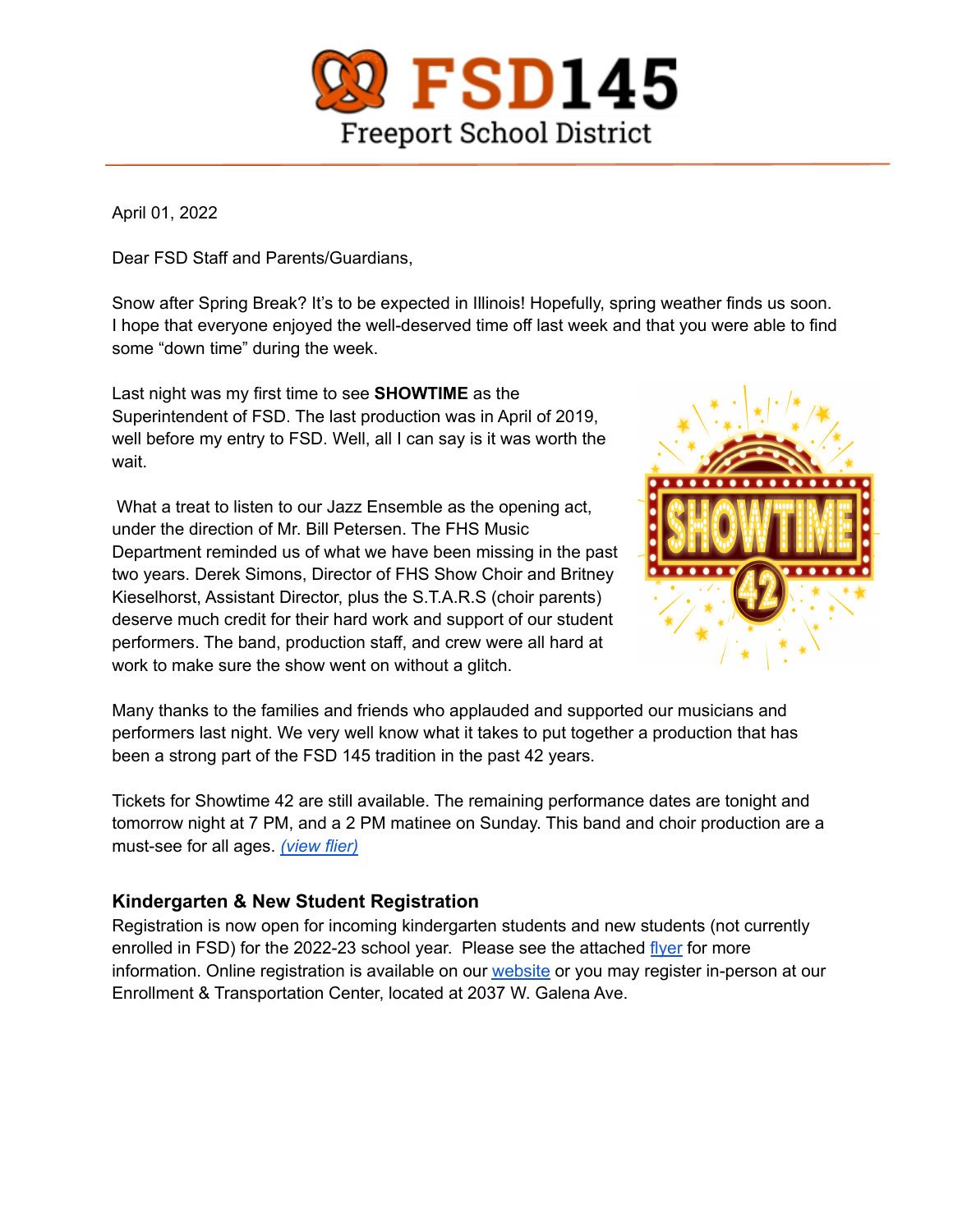#### **Assistant Principals Week!**



National Assistant/Associate Principals Week is April 4–8, 2022! Join FSD in honoring the enormous contributions of assistant principals to student success. This year, our celebration takes on even greater significance as we recognize all that assistant principals have conquered amid the pandemic and consider what their ever-expanding and evolving role might look like moving forward. Through it all, America's assistant principals have demonstrated unwavering leadership—becoming a source of strength and inspiration for us all.

#### **Thank you to FSD's amazing Assistant/Associate Principals:**

| Ramon Viveros | Chad Carty     |
|---------------|----------------|
| Brian Lamm    | Sarah Hasken   |
| Sarah Swords  | Dana Dinderman |

### **Jones-Farrar 6th Grade Exhibition**

*How do you create a better world?* Sixth graders at Jones-Farrar investigated important global issues and explored small ways they can take action to make the world a better place. Over the course of 6 weeks, students worked collaboratively to design questions, demonstrate learning skills, and take responsible action as global citizens. The IB Primary Years Program Exhibition marks the end of this challenging experience and is a day to celebrate and share their learning with the learning community. On March 18th, students shined as they presented on a variety of topics such as global hunger, health and wellness, and the preservation of life on land and in the oceans to very proud members of the learning community. Throughout this process students discovered the complexities of being part of a global community but more importantly, that they each have gifts and attributes to make the world a better place, one small action at a time. *view [photos](https://www.fsd145.org/cms/lib/IL49000005/Centricity/Domain/4/JF%206th%20Exhibition.mp4)*

### **C.H.O.I.C.E.S. Black History Program**

On March 19, FHS students who are members of **C.H.O.I.C.E.S.** *(Choosing Healthy Options in Careers, Education & Success)* presented a spirit-filled celebration of Black History, before a near capacity audience at the Winneshiek Theater. Led by FMS teacher, LaFrancine Baker the students paid tribute to various individuals and events in Black History & Culture. The program also featured FHS alumni and former CHOICES members from as recent as last year, to more than a decade ago. KUDOS to Ms. Baker and the amazing team of talented volunteers that assisted her in the production of the program. Enjoy this clip from the [performance.](https://www.fsd145.org/cms/lib/IL49000005/Centricity/Domain/4/CHOICES.mp4)

#### **FHS Sponsors Mobile Museum of Tolerance**

Today FHS was the host site for the Mobile Museum of Tolerance, sponsored by the Simon Wiesenthal Center out of Chicago. 9th grade students had the opportunity to go through the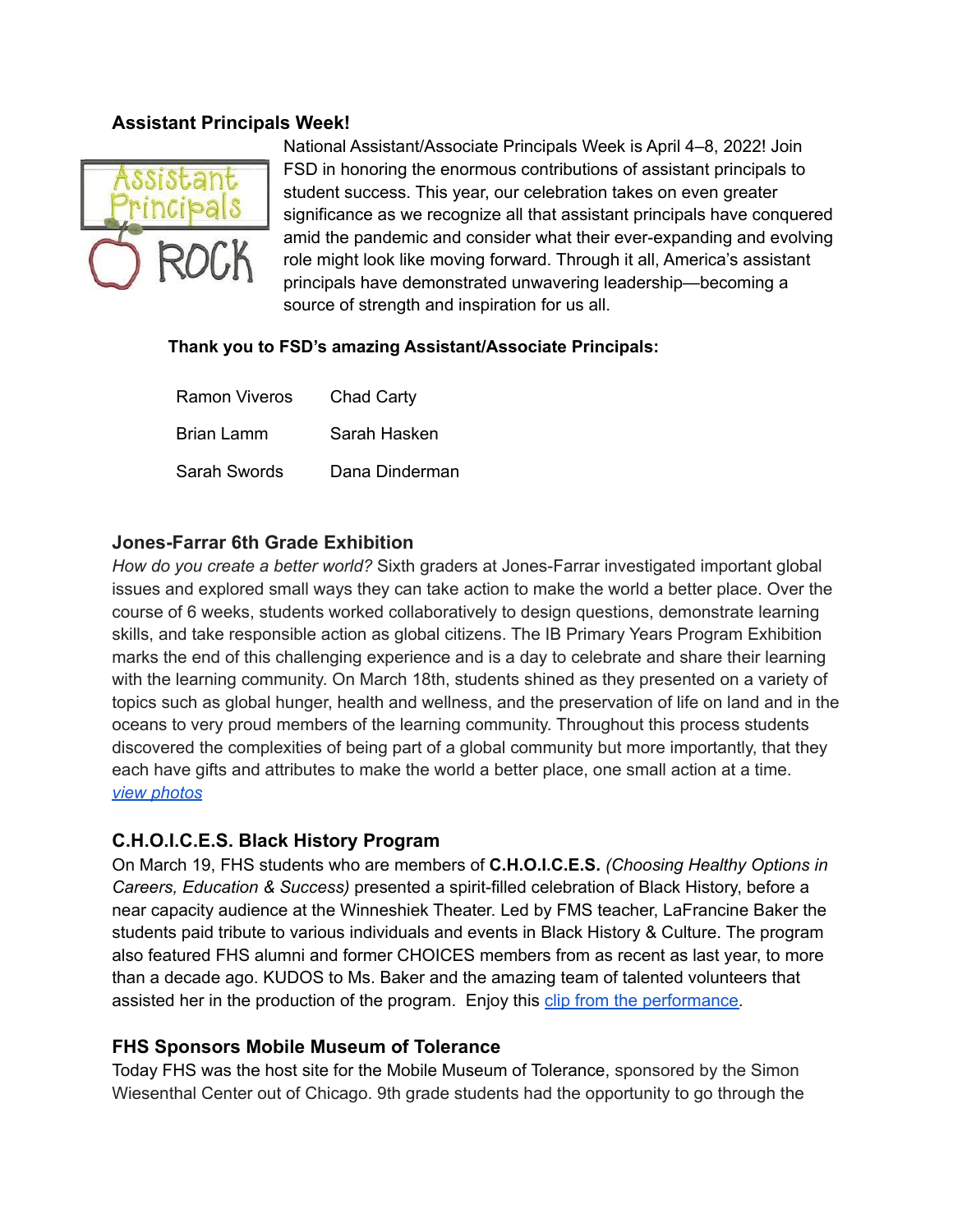educational program, focused on the Power of Ordinary People which is described as exploring "how ordinary people have the power to create change in their communities, but also understanding that they can become the enforcers of hate and violence." This was an amazing opportunity for our students. View the photo [gallery](https://www.fsd145.org/cms/lib/IL49000005/Centricity/Domain/4/Mobile%20Museum%20of%20Tolerance.mp4) of this event here.

# **Athletic Recognitions**

## **FHS Rising Star**

Rock Valley College has announced that FHS Senior, Kaleb Dixson *(pictured below, center)* has been selected to participate in the 23rd Annual Rising Stars All-Star Basketball Classic to be held on Saturday, April16. Kaleb was selected by the sports media panel from the Rockford Register Star, Freeport Journal Standard, local sports broadcasters and area coaches. Kaleb was a senior standout on the boys' basketball team this season. The game will be played at Rock Valley College and begins at 7:00 p.m. **Congratulations Kaleb!**

# **FHS Senior Basketball Players Sign to University of Dubuque Case**

Seniors Alyjah Baker*(left)* & Kaleb Dixson *(center)* signed this week, committing to play basketball and attend the University of Dubuque. **Congratulations to these Pretzel Athletes and their families and good luck at the next level!**



#### **Stress Awareness Month**



April is Stress Awareness Month, a time to shine a spotlight on the deep pervasiveness of stress and how to spread awareness about healthy ways to cope. This month is a great opportunity for everyone to revisit and reprioritize healthy and productive stress relief strategies. Stress can happen to anyone at any time, regardless of current circumstances or situations. Stress can also cause physical health problems from headaches and

stomach aches to stroke and heart disease. With healthy coping mechanisms, however, we can all take better care of ourselves. Read helpful ways you can [self-manage](https://caresolace.com/district-user/resource-center/post/april-stress-awareness-month) stress, from Care **[Solace](https://caresolace.com/district-user/resource-center/post/april-stress-awareness-month)** 

### **2021 Child Tax Credit Information - Tax filing deadline is April 15**

[This](https://www.fsd145.org/domain/1219) link contains important information about the 2021 Child Tax Credit, and what families need to know when filing their taxes.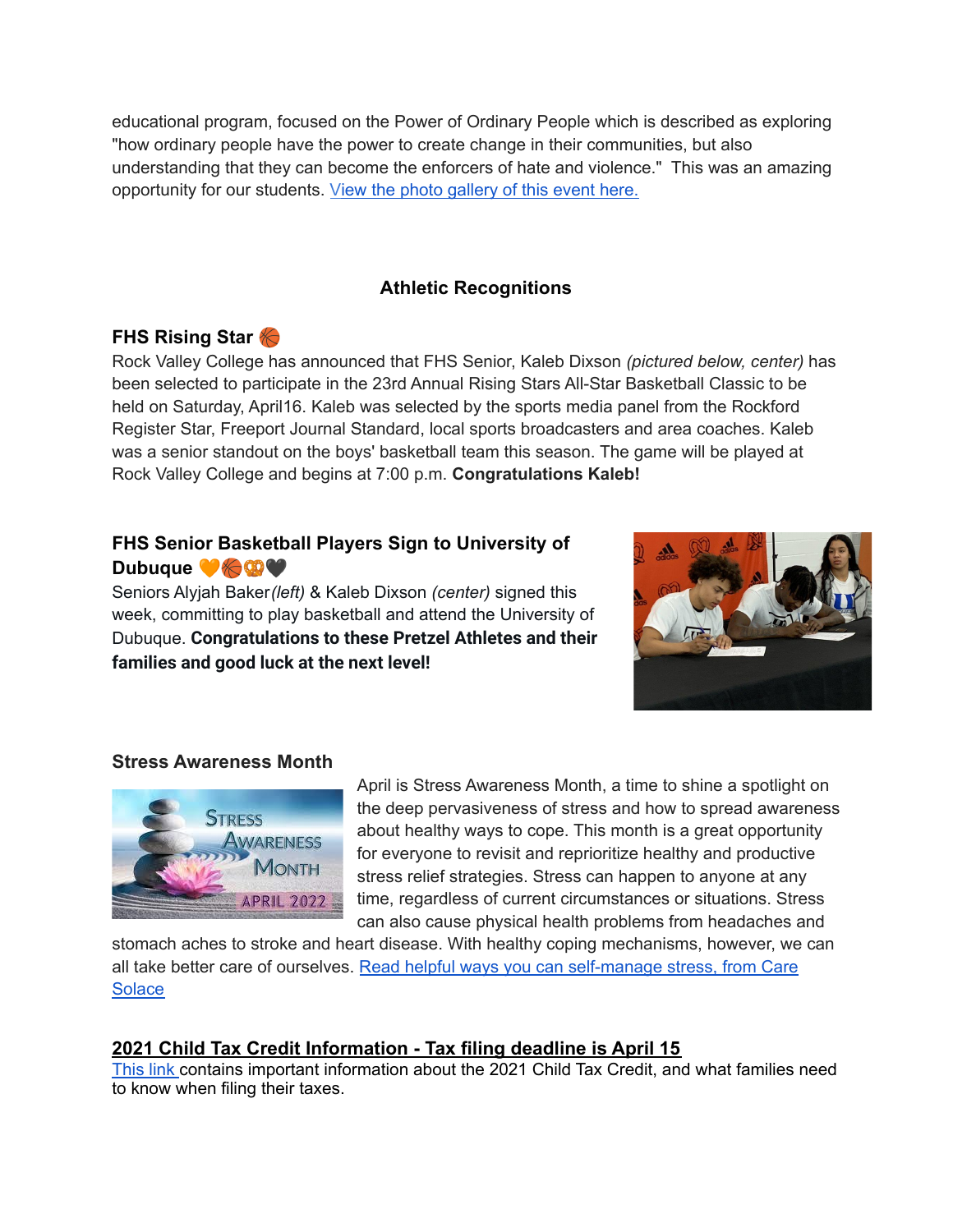# **COVID-19 Infection Rates Update**

Here are the current case and [quarantine](https://www.fsd145.org/cms/lib/IL49000005/Centricity/Domain/4/4.1.22%20FSD%20COVID%2019%20Weekly%20Tracking.pdf) counts for students by school for FSD. There are currently 0 positive staff members.

〰**Upcoming Events**〰

*The organizations & events listed below are not sponsored by or affiliated with FSD 145*

**Blood Drive -** State Senator Brian Stewart is hosting a blood drive on Wednesday, April 13 in Freeport! [event](https://www.fsd145.org/cms/lib/IL49000005/Centricity/Domain/4/Stewart%20Blood%20Drive%20April%2013%20Flyer.pdf) flier**.**

**Freeport Community Easter Egg Hunt, Drive-Thru**, April 9th - [Learn](https://www.fsd145.org/cms/lib/IL49000005/Centricity/Domain/4/Cross%20Roads%20Egg%20Hunt.pdf) more about this [event,](https://www.fsd145.org/cms/lib/IL49000005/Centricity/Domain/4/Cross%20Roads%20Egg%20Hunt.pdf) sponsored by Crossroads Community Church.

**Freeport Park District Bunny Trail,** Saturday, April 16th, 11:00 to 12:30 - Hippity hop over to Krape Park for this family friendly event. Trail begins by the carousel.

**Pretzel Fest**, Saturday April 23, 11:00 - 4:00 PM in downtown Freeport, this second annual event features food, fun and entertainment. Be sure to visit FSD's booth for our free giveaways and to get information about Summer Learning and community summer learning events.

⛺**Camp Jorn YMCA** takes place in Manitowish Waters, WI and is offered to students ages 8-17 in one to three-week programs. For additional information see the attached [flyer](https://www.fsd145.org/cms/lib/IL49000005/Centricity/Domain/4/Camp%20Jorn.pdf).

# **REMINDERS**

## **FSD Employment Opportunities**

FSD offers many employment opportunities. **We currently have openings for subs in multiple roles.** For more information on job openings and to apply visit our website, [fsd145.org/employmentopportunities.](https://www.applitrack.com/fsd145/onlineapp/default.aspx)

### **Care Solace**

Freeport School District 145 partnered with Care Solace to support the well-being of students, staff and their family members. Care Solace is a complimentary and confidential care coordination service that can help you quickly find mental health or substance use treatment options matched to your needs regardless of circumstance. If you or a family member are looking for help with mental health or substance use and would like to use Care Solace to help you find a provider:

● Call 888-515-0595. Support is available 24/7/365 in any language.